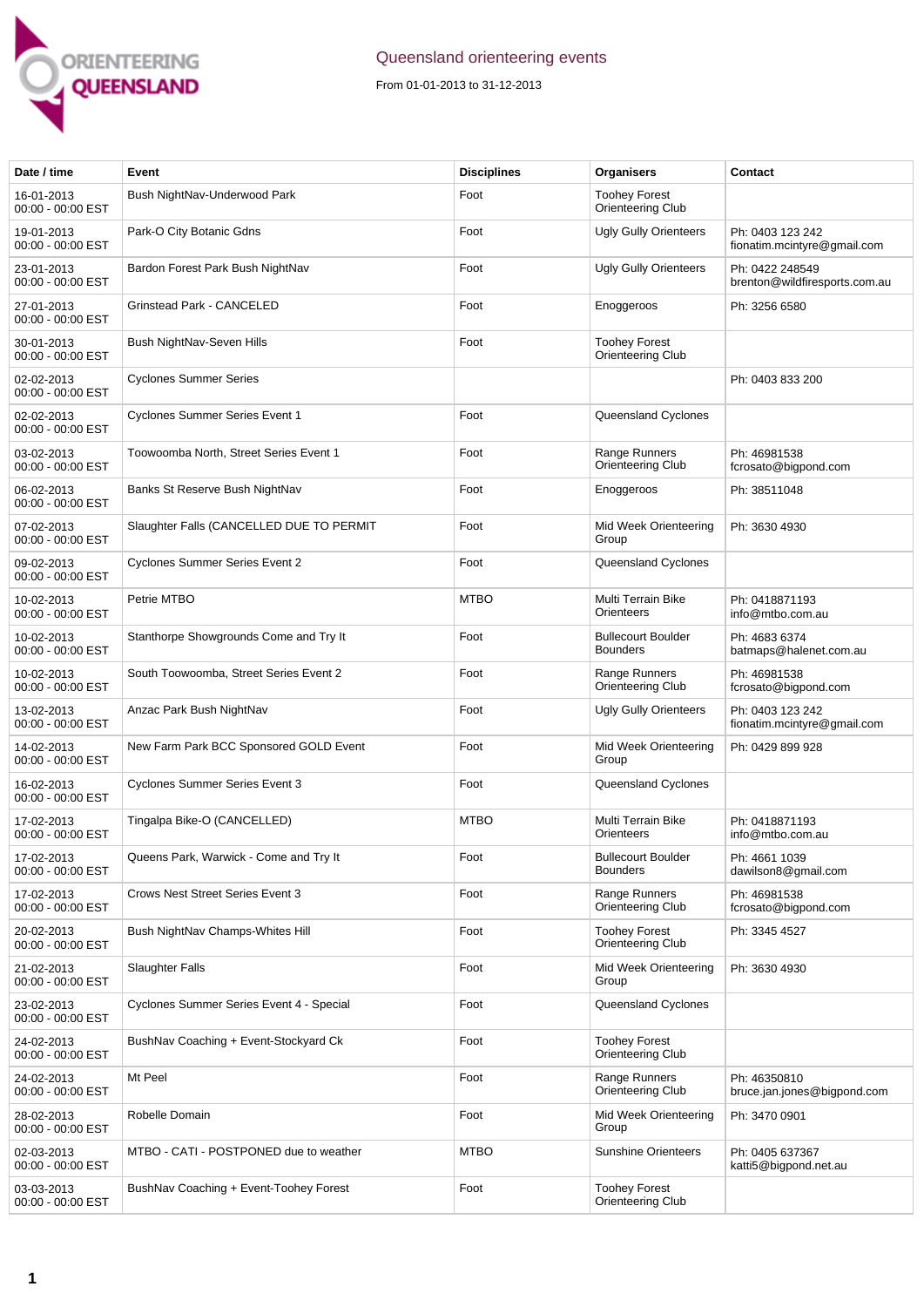| 03-03-2013<br>00:00 - 00:00 EST | Braeside between Warwick and Stanthorpe  | Foot        | <b>Bullecourt Boulder</b><br><b>Bounders</b>     | Ph: 4683 6374<br>batmaps@halenet.com.au               |
|---------------------------------|------------------------------------------|-------------|--------------------------------------------------|-------------------------------------------------------|
| 06-03-2013<br>00:00 - 00:00 EST | Toowong NightNav - Series Opening Night  | Foot        | <b>Ugly Gully Orienteers</b>                     | Ph: 0407156353<br>burridgefam@bigpond.com             |
| 07-03-2013<br>00:00 - 00:00 EST | <b>Bardon Forest Park</b>                | Foot        | Mid Week Orienteering<br>Group                   | Ph: 3378 5225                                         |
| 10-03-2013<br>00:00 - 00:00 EST | BushNav Coaching + Event-Daisy Hill      | Foot        | <b>Toohey Forest</b><br>Orienteering Club        |                                                       |
| 10-03-2013<br>00:00 - 00:00 EST | Beerburrum MTBO - ROY 1 - long distance  | <b>MTBO</b> | <b>Sunshine Orienteers</b>                       | Ph: 0405 637367<br>katti5@bigpond.net.au              |
| 13-03-2013<br>00:00 - 00:00 EST | Ashgrove NightNav                        | Foot        | Enoggeroos                                       | Ph: 0423267652                                        |
| 14-03-2013<br>00:00 - 00:00 EST | <b>Grinstead Park</b>                    | Foot        | Mid Week Orienteering<br>Group                   | Ph: 3851 1048                                         |
| 16-03-2013<br>00:00 - 00:00 EST | Toowoomba OY 1 - Series                  |             |                                                  | Ph: 46981538<br>fcrosato@bigpond.com                  |
| 16-03-2013<br>00:00 - 00:00 EST | OY 1 Toowoomba Race 2                    | Foot        | Range Runners<br>Orienteering Club               |                                                       |
| 16-03-2013<br>00:00 - 00:00 EST | OY 1 Toowoomba Race 1                    | Foot        | Range Runners<br>Orienteering Club               |                                                       |
| 17-03-2013<br>00:00 - 00:00 EST | Dalmoak via Stanthorpe                   | Foot        | <b>Bullecourt Boulder</b><br><b>Bounders</b>     | Ph: 4683 6374<br>bbb@oq.asn.au                        |
| 18-03-2013<br>00:00 - 00:00 EST | Darling Downs Schools Regional Trials    | Foot        | <b>Bullecourt Boulder</b><br><b>Bounders</b>     | Ph: Ph 4698 1538<br>batmaps@halenet.com.au            |
| 20-03-2013<br>00:00 - 00:00 EST | Kenmore NightNav                         | Foot        | <b>Ugly Gully Orienteers</b>                     | Ph: 0407156353<br>burridgefam@bigpond.com             |
| 21-03-2013<br>00:00 - 00:00 EST | <b>Underwood Park</b>                    | Foot        | Mid Week Orienteering<br>Group                   | Ph: 041 061 4894                                      |
| 23-03-2013<br>00:00 - 00:00 EST | Queensland Sprint Championship           | Foot        | <b>Ugly Gully Orienteers</b>                     | Ph: 33769789<br>qldsprint2013@gmail.com               |
| 23-03-2013<br>00:00 - 00:00 EST | Nudgee Bike-O                            | <b>MTBO</b> | Multi Terrain Bike<br>Orienteers                 | Ph: 0418871193<br>info@mtbo.com.au                    |
| 27-03-2013<br>00:00 - 00:00 EST | Sunnybank - Urban Night Nav              | Foot        | <b>Toohey Forest</b><br>Orienteering Club        | Ph: 33454527                                          |
| 28-03-2013<br>00:00 - 00:00 EST | Opossum Creek                            | Foot        | Mid Week Orienteering<br>Group                   | Ph: 3282 0842/0414859361<br>gchatfield@iprimus.com.au |
| 04-04-2013<br>00:00 - 00:00 EST | Windermere, Rocks Riverside GOLD 'n Kids | Foot        | Mid Week Orienteering<br>Group                   | Ph: 3378 7375                                         |
| 06-04-2013<br>00:00 - 00:00 EST | Teralba Pk, BCC-ACTIVE PARKS+COACHING    | Foot        | Enoggeroos                                       | Ph: 3256 6580                                         |
| 07-04-2013<br>00:00 - 00:00 EST | Mt Coot-tha Forest, Mt Coot-tha          | Foot        | <b>Ugly Gully Orienteers</b>                     | Ph: 33783715<br>cjbspope@bigpond.com                  |
| 07-04-2013<br>00:00 - 00:00 EST | Kullogum (Childers)                      | Foot        | <b>Bundaberg United</b><br><b>Scrub Harriers</b> | Ph: 0468 465 240<br>bush@oq.asn.au                    |
| 11-04-2013<br>00:00 - 00:00 EST | Little Cabbage Tree Creek                | Foot        | Mid Week Orienteering<br>Group                   | Ph: 3353 0376                                         |
| 13-04-2013<br>00:00 - 00:00 EST | ROY 2 - Stanthorpe                       | <b>MTBO</b> | <b>Bullecourt Boulder</b><br><b>Bounders</b>     | Ph: 4683 6374<br>batmaps@halenet.com.au               |
| 14-04-2013<br>00:00 - 00:00 EST | <b>Mountain Creek</b>                    | Foot        | <b>Ugly Gully Orienteers</b>                     |                                                       |
| 14-04-2013<br>00:00 - 00:00 EST | ROY 3 - Stanthorpe                       | <b>MTBO</b> | <b>Bullecourt Boulder</b><br><b>Bounders</b>     | Ph: 4683 6374<br>batmaps@halenet.com.au               |
| 18-04-2013<br>00:00 - 00:00 EST | Gap Creek East                           | Foot        | Mid Week Orienteering<br>Group                   |                                                       |
| 18-04-2013<br>00:00 - 00:00 EST | Taringa North NightNav                   | Foot        | <b>Ugly Gully Orienteers</b>                     | Ph: 0407156353<br>burridgefam@bigpond.com             |
| 21-04-2013<br>00:00 - 00:00 EST | Mundoolun OY3                            | Foot        | <b>Toohey Forest</b><br>Orienteering Club        | Ph: 33454527                                          |
| 21-04-2013<br>00:00 - 00:00 EST | Davies Creek Bush O                      | Foot        | Far North Orienteering<br>Club                   | andrew@adventuresportnq.info                          |
| 24-04-2013<br>00:00 - 00:00 EST | Downey Park NightNav                     | Foot        | Enoggeroos                                       | Ph: 3256 6580<br>rapkinsr@iinet.net.au                |
| 25-04-2013<br>00:00 - 00:00 EST | Toohey Forest on Anzac Day               | Foot        | Mid Week Orienteering<br>Group                   | Ph: 3172 1621                                         |
| 27-04-2013<br>00:00 - 00:00 EST | Rogue 8/24 hour Adventuregaine           | Foot        | Queensland Rogaining<br>Association              | Ph: 0405 728 128<br>rogueadventureracing@gmail.com    |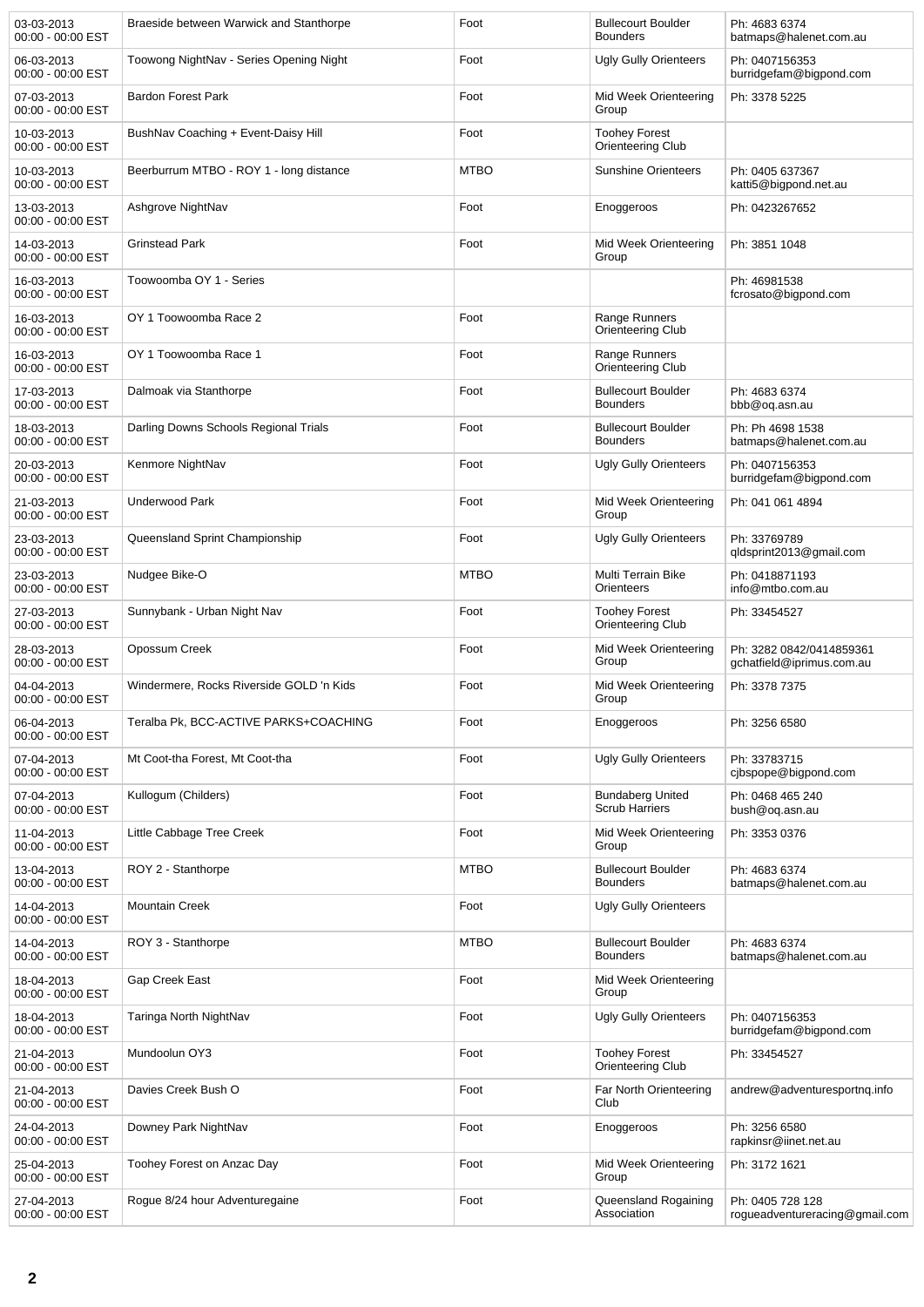| 28-04-2013<br>00:00 - 00:00 EST | Leyburn South                            | Foot        | Range Runners<br>Orienteering Club               | Ph: 46981538<br>fcrosato@bigpond.com              |
|---------------------------------|------------------------------------------|-------------|--------------------------------------------------|---------------------------------------------------|
| 28-04-2013<br>00:00 - 00:00 EST | What Goes Through Their Mind?            | Foot        | Ugly Gully Orienteers                            | Ph: 38712397<br>suyantay@gmail.com                |
| 01-05-2013<br>00:00 - 00:00 EST | Indooroopilly NightNav                   | Foot        | Ugly Gully Orienteers                            | Ph: 0407156353<br>burridgefam@bigpond.com         |
| 02-05-2013<br>00:00 - 00:00 EST | <b>Plunkett Hills</b>                    | Foot        | Mid Week Orienteering<br>Group                   | Ph: 0404 509 924                                  |
| 04-05-2013<br>00:00 - 00:00 EST | Parkinson                                | Foot        | <b>Toohey Forest</b><br>Orienteering Club        | Ph: 3345 4527                                     |
| 05-05-2013<br>00:00 - 00:00 EST | Shanty Gully via Pratten                 | Foot        | <b>Bullecourt Boulder</b><br><b>Bounders</b>     | Ph: 4661 1039<br>dawilson8@gmail.com              |
| 05-05-2013<br>00:00 - 00:00 EST | MTBO - CATI                              | <b>MTBO</b> | <b>Sunshine Orienteers</b>                       | Ph: 0439 979261<br>info@sunshineorienteers.com.au |
| 08-05-2013<br>00:00 - 00:00 EST | Holland Park - Urban Night Nav           | Foot        | <b>Toohey Forest</b><br>Orienteering Club        | Ph: 33454527                                      |
| 09-05-2013<br>00:00 - 00:00 EST | <b>Rainbow Forest</b>                    | Foot        | Mid Week Orienteering<br>Group                   | Ph: 3378 1427                                     |
| 11-05-2013<br>00:00 - 00:00 EST | Mungarra Reserve                         | Foot        | Enoggeroos                                       | Ph: 3289 6335                                     |
| 12-05-2013<br>00:00 - 00:00 EST | ROY 1 rerun - Beerburrum MTBO - long     | <b>MTBO</b> | <b>Sunshine Orienteers</b>                       | Ph: 0439979261<br>info@sunshineorienteers.com.au  |
| 12-05-2013<br>00:00 - 00:00 EST | North Woco via Cordalba                  | Foot        | <b>Bundaberg United</b><br><b>Scrub Harriers</b> | Ph: 0468 465 240<br>keithgrayson@dodo.com.au      |
| 15-05-2013<br>00:00 - 00:00 EST | Ithaca Park NightNav                     | Foot        | Enoggeroos                                       | Ph: 3356 3582                                     |
| 16-05-2013<br>00:00 - 00:00 EST | Pegg's Lookout                           | Foot        | Mid Week Orienteering<br>Group                   |                                                   |
| 18-05-2013<br>00:00 - 00:00 EST | Rocks Riverside Park and Amazons         | Foot        | Ugly Gully Orienteers                            | Ph: 0403 123 242<br>fionatim.mcintyre@gmail.com   |
| 19-05-2013<br>00:00 - 00:00 EST | OY4-Goomburra, east of Allora            | Foot        | Range Runners<br>Orienteering Club               | Ph: 4698 1538 or 46301124<br>fcrosato@bigpond.com |
| 19-05-2013<br>00:00 - 00:00 EST | Parkinson (Active Parks Event)           | Foot        | <b>Toohey Forest</b><br>Orienteering Club        | Ph: 3345 4527                                     |
| 22-05-2013<br>00:00 - 00:00 EST | New Farm Park NightNav                   | Foot        | Enoggeroos                                       | Ph: 38511048                                      |
| 23-05-2013<br>00:00 - 00:00 EST | Stockyard South                          | Foot        | Mid Week Orienteering<br>Group                   | Ph: 3345 4527                                     |
| 25-05-2013<br>00:00 - 00:00 EST | Navigate Like Byron 8hr Rogaine          | Foot        | Queensland Rogaining<br>Association              | Ph: 07 3425 2076<br>susclar@gmail.com             |
| 25-05-2013<br>00:00 - 00:00 EST | Old Petrie Town                          | Foot        | Enoggeroos                                       | Ph: 38511048                                      |
| 26-05-2013<br>00:00 - 00:00 EST | The Camel Farm, Wivenhoe OY5             | Foot        | <b>Ugly Gully Orienteers</b>                     | Ph: jmitchell50@optusnet.com.au                   |
| 29-05-2013<br>00:00 - 00:00 EST | Edenbrooke NightNav                      | Foot        | Ugly Gully Orienteers                            | Ph: 0407156353<br>burridgefam@bigpond.com         |
| 30-05-2013<br>00:00 - 00:00 EST | <b>Slaughter Falls</b>                   | Foot        | Mid Week Orienteering<br>Group                   | Ph: 3378 3715                                     |
| 02-06-2013<br>00:00 - 00:00 EST | Samford MTBO                             | <b>MTBO</b> | Multi Terrain Bike<br>Orienteers                 | Ph: 0418871193<br>info@mtbo.com.au                |
| 02-06-2013<br>00:00 - 00:00 EST | Stockyard Creek Club Event               | Foot        | <b>Toohey Forest</b><br>Orienteering Club        | Ph: 3345 4527                                     |
| 05-06-2013<br>00:00 - 00:00 EST | Norman Park - Urban Night Nav            | Foot        | <b>Toohey Forest</b><br>Orienteering Club        | Ph: 33454527                                      |
| 06-06-2013<br>00:00 - 00:00 EST | <b>Sumners Road</b>                      | Foot        | Mid Week Orienteering<br>Group                   | Ph: 3376 8454                                     |
| 12-06-2013<br>00:00 - 00:00 EST | Taringa NightNav                         | Foot        | <b>Ugly Gully Orienteers</b>                     | Ph: 0407156353<br>burridgefam@bigpond.com         |
| 13-06-2013<br>00:00 - 00:00 EST | Meadowlands                              | Foot        | Mid Week Orienteering<br>Group                   | Ph: 3397 1902                                     |
| 16-06-2013<br>00:00 - 00:00 EST | Cotswold Bluff Badge Event and OY6       | Foot        | <b>Toohey Forest</b><br>Orienteering Club        | Ph: 3345 4527                                     |
| 20-06-2013<br>00:00 - 00:00 EST | <b>City Botanic Gardens</b>              | Foot        | Mid Week Orienteering<br>Group                   | Ph: 3369 0880                                     |
| 22-06-2013<br>00:00 - 00:00 EST | 2013 Australasian 24 hr Rogaine Champion | Foot        | Queensland Rogaining<br>Association              | Ph: 0419 531 279                                  |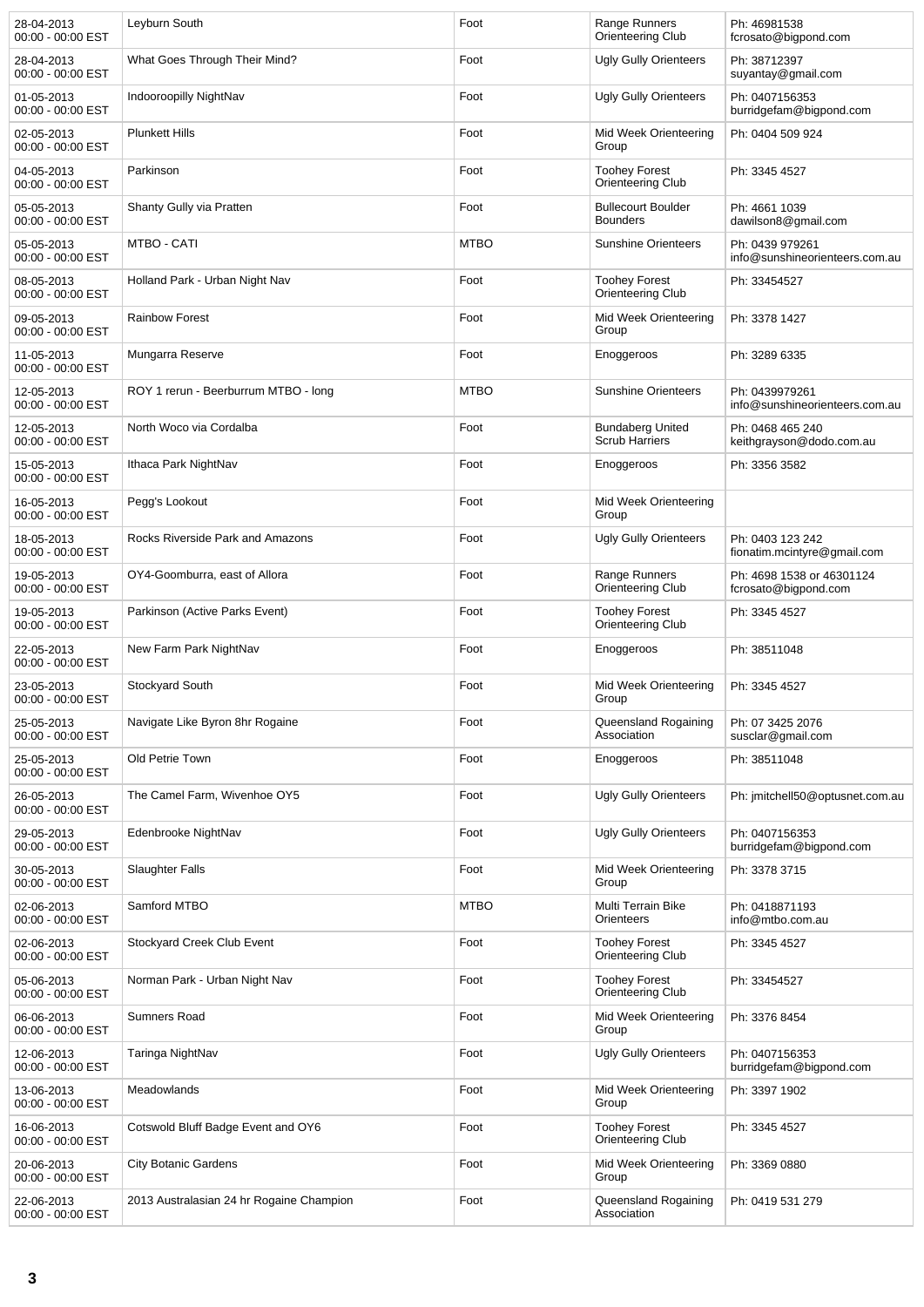| 22-06-2013<br>00:00 - 00:00 EST | <b>Gympie MTBO</b>                       | <b>MTBO</b> | Multi Terrain Bike<br><b>Orienteers</b>          | Ph: 0418871193<br>info@mtbo.com.au                |
|---------------------------------|------------------------------------------|-------------|--------------------------------------------------|---------------------------------------------------|
| 23-06-2013<br>00:00 - 00:00 EST | Charlies Paddock via Dalveen             | Foot        | <b>Bullecourt Boulder</b><br><b>Bounders</b>     | Ph: Ph 4683 6374<br>batmaps.liz@gmail.com         |
| 23-06-2013<br>00:00 - 00:00 EST | Isis                                     | Foot        | <b>Bundaberg United</b><br><b>Scrub Harriers</b> | Ph: 0468 465 240<br>bush@og.asn.au                |
| 23-06-2013<br>00:00 - 00:00 EST | Banks Street, BCC-ACTIVE PARK            | Foot        | Enoggeroos                                       | Ph: 0410 428 003 / 3851 1048                      |
| 23-06-2013<br>00:00 - 00:00 EST | Kershaw Gardens, Rockhampton             | Foot        | Orienteering<br>Queensland                       | Ph: 0419 123 399<br>markmurray61@gmail.com        |
| 26-06-2013<br>00:00 - 00:00 EST | Junior Orienteering Camp                 | Foot        | Orienteering<br>Queensland                       | juniordevelopment@og.asn.au                       |
| 27-06-2013<br>00:00 - 00:00 EST | White's Hill                             | Foot        | Mid Week Orienteering<br>Group                   | Ph: 3849 7657                                     |
| 29-06-2013<br>00:00 - 00:00 EST | Club Scatter / Model Event               |             |                                                  | Ph: 0418154026<br>TTOC@bigpond.com                |
| 30-06-2013<br>00:00 - 00:00 EST | Beerburrum MTBO - ROY 6 - long distance  | <b>MTBO</b> | <b>Sunshine Orienteers</b>                       | Ph: 0439 979261<br>info@sunshineorienteers.com.au |
| 30-06-2013<br>00:00 - 00:00 EST | <b>Bunyaville East</b>                   | Foot        | Enoggeroos                                       | Ph: 3256 6580                                     |
| 04-07-2013<br>00:00 - 00:00 EST | Seven Hills on Independence Day          | Foot        | Mid Week Orienteering<br>Group                   | Ph: 0418 236 157                                  |
| 07-07-2013<br>00:00 - 00:00 EST | Waterhole Gully Gallop Long-O            | Foot        | Range Runners<br>Orienteering Club               | Ph: 4698 1538<br>fcrosato@bigpond.com             |
| 07-07-2013<br>00:00 - 00:00 EST | Bettong                                  | Foot        | <b>Bundaberg United</b><br><b>Scrub Harriers</b> | Ph: 0468 465 240<br>bush@oq.asn.au                |
| 07-07-2013<br>00:00 - 00:00 EST | Rockhampton Botanic Gardens              | Foot        | Orienteering<br>Queensland                       | Ph: 0419 123 399<br>markmurray61@gmail.com        |
| 10-07-2013<br>00:00 - 00:00 EST | Ashgrove East Park NightNav              | Foot        | Enoggeroos                                       | Ph: 38511048                                      |
| 11-07-2013<br>00:00 - 00:00 EST | Upper Kedron                             | Foot        | Mid Week Orienteering<br>Group                   | Ph: 3851 1048                                     |
| 13-07-2013<br>00:00 - 00:00 EST | 7th Brigade Pk, BCC-ACTIVE PARK+COACHING | Foot        | Enoggeroos                                       | Ph: 3353 1955                                     |
| 14-07-2013<br>00:00 - 00:00 EST | Beerburrum Creek West                    | Foot        | <b>Sunshine Orienteers</b>                       | Ph: 54457770<br>sauer.1@bigpond.com               |
| 14-07-2013<br>00:00 - 00:00 EST | Hinterland Regional Park, Gold Coast     | Foot        | Orienteering<br>Queensland                       | Ph: 0404 509 924<br>mark@markroberts.id.au        |
| 14-07-2013<br>00:00 - 00:00 EST | Leyburn Coaching event, all welcome!     | Foot        | Range Runners<br>Orienteering Club               | Ph: 46981538<br>fcrosato@bigpond.com              |
| 17-07-2013<br>00:00 - 00:00 EST | Cubberla Creek NightNav                  | Foot        | <b>Ugly Gully Orienteers</b>                     | Ph: 0407156353<br>burridgefam@bigpond.com         |
| 18-07-2013<br>00:00 - 00:00 EST | Misty Morn BCC GOLD                      | Foot        | Mid Week Orienteering<br>Group                   | Ph: 3720 1135                                     |
| 21-07-2013<br>00:00 - 00:00 EST | <b>Buhot Creek</b>                       | Foot        | <b>Toohey Forest</b><br>Orienteering Club        | Ph: 3397 1902                                     |
| 21-07-2013<br>00:00 - 00:00 EST | Duthie Park, Frenchville, Rockhampton    | Foot        | Orienteering<br>Queensland                       | Ph: 0419 123 399<br>markmurray61@gmail.com        |
| 21-07-2013<br>00:00 - 00:00 EST | Kullogum (Childers)                      | Foot        | <b>Bundaberg United</b><br><b>Scrub Harriers</b> | Ph: 0468 465 240<br>bush@oq.asn.au                |
| 24-07-2013<br>00:00 - 00:00 EST | Mansfield - Urban Night Nav              | Foot        | <b>Toohey Forest</b><br>Orienteering Club        | Ph: 33454527                                      |
| 25-07-2013<br>00:00 - 00:00 EST | Bluestone North (EVENT CANCELLED)        | Foot        | Mid Week Orienteering<br>Group                   | Ph: 0422 248 549 Brenton 0433<br>764 076 Meredith |
| 27-07-2013<br>00:00 - 00:00 EST | 2013 Australian MTBO Champs              |             |                                                  | Ph: 0418871193<br>info@mtbo.com.au                |
| 27-07-2013<br>00:00 - 00:00 EST | 2013 Australian MTBO Champs Day 1        | <b>MTBO</b> | Multi Terrain Bike<br>Orienteers                 |                                                   |
| 28-07-2013<br>00:00 - 00:00 EST | 2013 Australian MTBO Champs Day 2        | <b>MTBO</b> | Multi Terrain Bike<br>Orienteers                 |                                                   |
| 28-07-2013<br>00:00 - 00:00 EST | Toowoomba Grammar School                 | Foot        | Range Runners<br>Orienteering Club               | Ph: 46981538<br>fcrosato@bigpond.com              |
| 31-07-2013<br>00:00 - 00:00 EST | <b>Torwood Night Nav</b>                 | Foot        | Enoggeroos                                       | Ph: 3356 3582                                     |
| 01-08-2013<br>00:00 - 00:00 EST | Gap Creek Central                        | Foot        | Mid Week Orienteering<br>Group                   | Ph: 3378 3715                                     |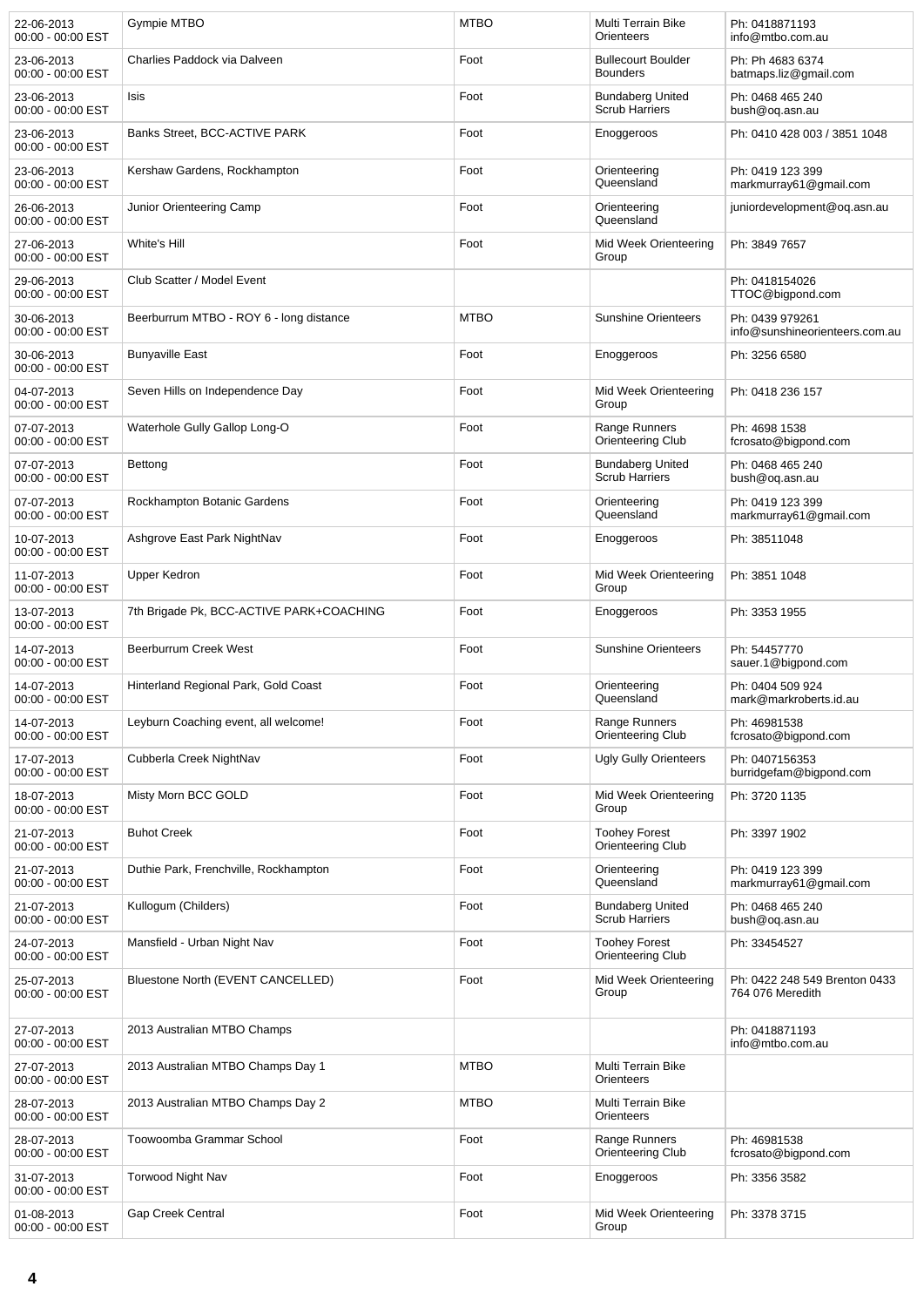| 03-08-2013<br>00:00 - 00:00 EST | Koojarawon Sprint                           | Foot        | Range Runners<br>Orienteering Club           | Ph: 46981538<br>fcrosato@bigpond.com                    |
|---------------------------------|---------------------------------------------|-------------|----------------------------------------------|---------------------------------------------------------|
| 03-08-2013<br>00:00 - 00:00 EST | Qld Schools Relay Championships             | Foot        | Range Runners<br>Orienteering Club           | Ph: 46981538<br>fcrosato@bigpond.com                    |
| 03-08-2013<br>00:00 - 00:00 EST | <b>Qld Schools Sprint Championships</b>     | Foot        | Range Runners<br>Orienteering Club           | Ph: 46981538<br>fcrosato@bigpond.com                    |
| 04-08-2013<br>00:00 - 00:00 EST | Woodlands                                   | Foot        | Range Runners<br>Orienteering Club           | Ph: 46981538<br>fcrosato@bigpond.com                    |
| 04-08-2013<br>00:00 - 00:00 EST | <b>Qld Schools Individual Championships</b> | Foot        | Range Runners<br>Orienteering Club           | Ph: 46981538<br>fcrosato@bigpond.com                    |
| 04-08-2013<br>00:00 - 00:00 EST | Victoria Park, Rockhampton                  | Foot        | Orienteering<br>Queensland                   | Ph: 0419 123 399<br>markmurray61@gmail.com              |
| 07-08-2013<br>00:00 - 00:00 EST | Grange Night Nav                            | Foot        | Enoggeroos                                   | Ph: 3353 0376                                           |
| 08-08-2013<br>00:00 - 00:00 EST | Merri Merri Park                            | Foot        | Mid Week Orienteering<br>Group               | Ph: 3374 1474                                           |
| 10-08-2013<br>00:00 - 00:00 EST | Qld Middle Distance Championship            | Foot        | <b>Ugly Gully Orienteers</b>                 | brenton@wildfiresports.com.au                           |
| 11-08-2013<br>00:00 - 00:00 EST | Qld Long Distance Championship              | Foot        | Ugly Gully Orienteers                        | brenton@wildfiresports.com.au                           |
| 14-08-2013<br>00:00 - 00:00 EST | Auchenflower NightNav                       | Foot        | <b>Ugly Gully Orienteers</b>                 | Ph: 0407156353<br>burridgefam@bigpond.com               |
| 14-08-2013<br>00:00 - 00:00 EST | Anzac Park Ekka Day                         | Foot        | Mid Week Orienteering<br>Group               | Ph: 3366 1937                                           |
| 17-08-2013<br>00:00 - 00:00 EST | <b>Bardon Forest Park</b>                   | Foot        | <b>Ugly Gully Orienteers</b>                 |                                                         |
| 18-08-2013<br>00:00 - 00:00 EST | Toohey Forest BCC Active & Healthy Parks    | Foot        | <b>Toohey Forest</b><br>Orienteering Club    |                                                         |
| 18-08-2013<br>00:00 - 00:00 EST | Wilmot's Waterholes, Applethorpe NE of S    | Foot        | <b>Bullecourt Boulder</b><br><b>Bounders</b> | Ph: 4683 6374<br>batmaps.liz@gmail.com                  |
| 18-08-2013<br>00:00 - 00:00 EST | Rigarlsford Park, Koongal, Rockhampton      | Foot        | Orienteering<br>Queensland                   | Ph: 0419 123 399<br>markmurray61@gmail.com              |
| 21-08-2013<br>00:00 - 00:00 EST | Balmoral - Urban Night Nav                  | Foot        | <b>Toohey Forest</b><br>Orienteering Club    | Ph: 33454527                                            |
| 22-08-2013<br>00:00 - 00:00 EST | Mid Week Champs Mt Coot-tha                 | Foot        | Mid Week Orienteering<br>Group               | Ph: 3851 1048                                           |
| 25-08-2013<br>00:00 - 00:00 EST | Collins Creek OY 9                          | Foot        | Enoggeroos                                   | Ph: 3353 0376                                           |
| 28-08-2013<br>00:00 - 00:00 EST | St Lucia NightNav                           | Foot        | <b>Ugly Gully Orienteers</b>                 | Ph: 0407156353<br>burridgefam@bigpond.com               |
| 29-08-2013<br>00:00 - 00:00 EST | Kholo Hills                                 | Foot        | Mid Week Orienteering<br>Group               | Ph: 07 32820842/0414859361<br>gchatfield@iprimus.com.au |
| 31-08-2013<br>00:00 - 00:00 EST | Kholo Hills                                 | Foot        | Mid Week Orienteering<br>Group               | Ph: 07 32820842/0414859361<br>gchatfield@iprimus.com.au |
| 01-09-2013<br>00:00 - 00:00 EST | Pizzey Park (Gold Coast) - PLQ Park-O       | Foot        | Paradise Lost<br>Orienteers                  | Ph: 0404 50 99 24<br>paradiselost@oq.asn.au             |
| 01-09-2013<br>00:00 - 00:00 EST | Kershaw Park, Rockhampton                   | Foot        | Orienteering<br>Queensland                   | Ph: 0419 123 399<br>markmurray61@gmail.com              |
| 04-09-2013<br>00:00 - 00:00 EST | Mitchelton Night Nav                        | Foot        | Enoggeroos                                   | Ph: 3289 6335                                           |
| 05-09-2013<br>00:00 - 00:00 EST | <b>Sirromet Winery</b>                      | Foot        | Mid Week Orienteering<br>Group               | Ph: 3369 0880                                           |
| 07-09-2013<br>00:00 - 00:00 EST | QLD MTBO champs - ROY 9 - middle            | <b>MTBO</b> | <b>Sunshine Orienteers</b>                   | campbell254@westnet.com.au                              |
| 08-09-2013<br>00:00 - 00:00 EST | QLD MTBO champs - ROY 10 - LONG             | <b>MTBO</b> | <b>Sunshine Orienteers</b>                   | campbell254@westnet.com.au                              |
| 08-09-2013<br>00:00 - 00:00 EST | <b>CHANGE Project, Toowoomba</b>            | Foot        | Range Runners<br>Orienteering Club           | Ph: 46981538<br>fcrosato@bigpond.com                    |
| 11-09-2013<br>00:00 - 00:00 EST | Chelmer NightNav                            | Foot        | <b>Ugly Gully Orienteers</b>                 | Ph: 0403 123 242<br>fionatim.mcintyre@gmail.com         |
| 12-09-2013<br>00:00 - 00:00 EST | Downey Park BCC GOLD                        | Foot        | Mid Week Orienteering<br>Group               | Ph: 0402671056                                          |
| 14-09-2013<br>00:00 - 00:00 EST | The Cascades via Stanthorpe - Middle Dis    | Foot        | <b>Bullecourt Boulder</b><br><b>Bounders</b> | Ph: 4683 6374<br>batmaps.liz@gmail.com                  |
| 15-09-2013<br>00:00 - 00:00 EST | Rosenthal Creek, Dalveen                    | Foot        | Queensland Cyclones                          | Ph: 0403 833 200<br>cyclones@oq.asn.au                  |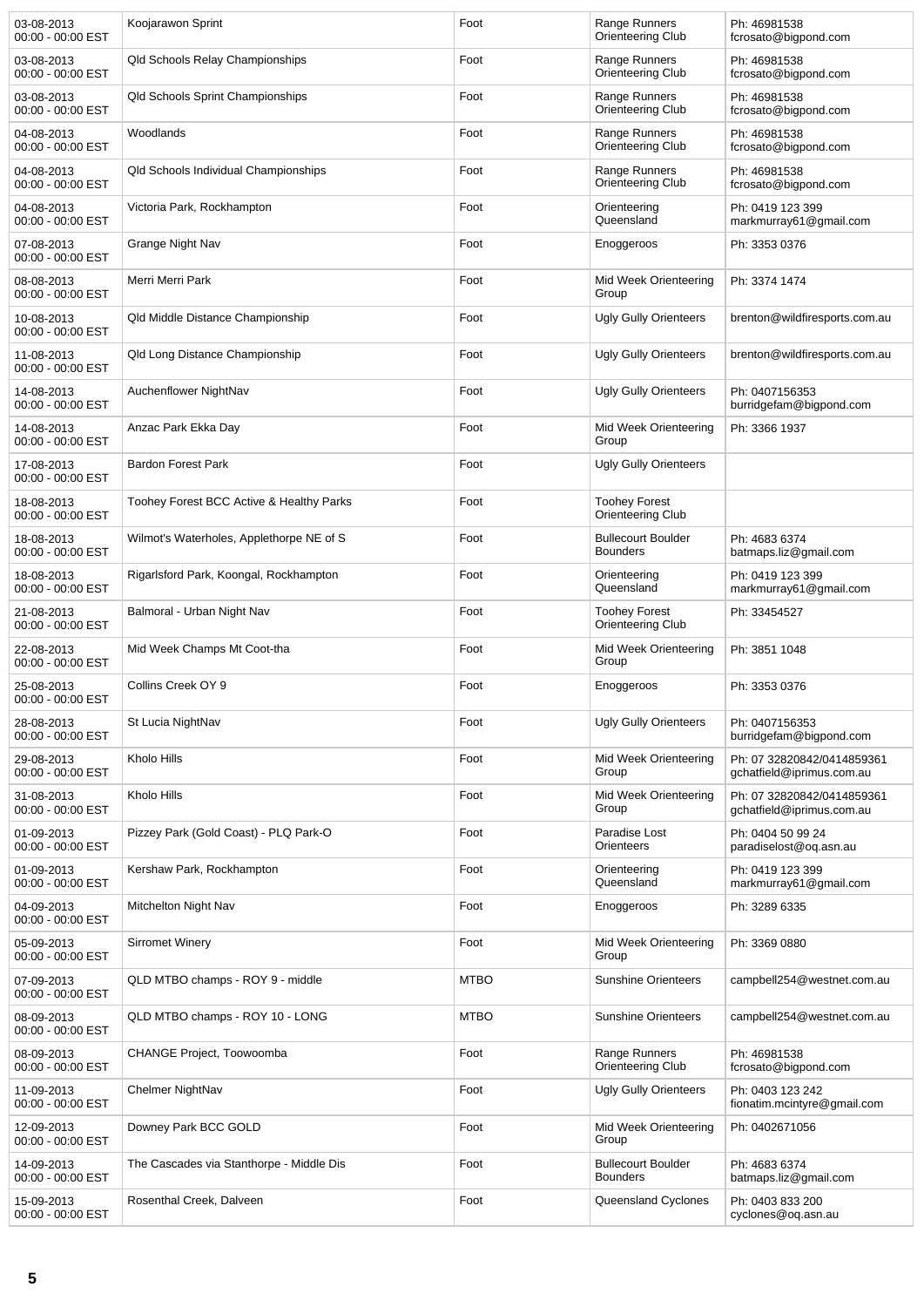| 15-09-2013<br>00:00 - 00:00 EST | Central Qld University                   | Foot        | Orienteering<br>Queensland                       | Ph: 0419 123 399<br>markmurray61@gmail.com              |
|---------------------------------|------------------------------------------|-------------|--------------------------------------------------|---------------------------------------------------------|
| 19-09-2013<br>00:00 - 00:00 EST | <b>Chermside Hills</b>                   | Foot        | Mid Week Orienteering<br>Group                   | Ph: 3353 0376                                           |
| 21-09-2013<br>00:00 - 00:00 EST | German Church                            | Foot        | <b>Toohey Forest</b><br>Orienteering Club        | Ph: 3345 4527                                           |
| 22-09-2013<br>00:00 - 00:00 EST | <b>Clear Mountain Reserve</b>            | Foot        | Enoggeroos                                       | Ph: 3256 6580                                           |
| 22-09-2013<br>00:00 - 00:00 EST | Bettong                                  | Foot        | <b>Bundaberg United</b><br><b>Scrub Harriers</b> | Ph: 0468 465 240<br>bush@oq.asn.au                      |
| 26-09-2013<br>00:00 - 00:00 EST | Scribbly Gum                             | Foot        | Mid Week Orienteering<br>Group                   | Ph: 3376 2639                                           |
| 29-09-2013<br>00:00 - 00:00 EST | Musgrave Hill (Gold Coast) - PLQ Park-O  | Foot        | Paradise Lost<br>Orienteers                      | Ph: 0404 50 99 24<br>paradiselost@oq.asn.au             |
| 03-10-2013<br>00:00 - 00:00 EST | Victoria Park/Roma St Parklands          | Foot        | Mid Week Orienteering<br>Group                   | Ph: 3378 7375                                           |
| 05-10-2013<br>00:00 - 00:00 EST | Come and Try It at Northshore Riverside  | Foot        | Orienteering<br>Queensland                       | Ph: 0428 822 010<br>juniordevelopment@oq.asn.au         |
| 06-10-2013<br>00:00 - 00:00 EST | Woodford MTBO                            | <b>MTBO</b> | Multi Terrain Bike<br>Orienteers                 | Ph: 0418871193<br>info@mtbo.com.au                      |
| 10-10-2013<br>00:00 - 00:00 EST | Grange                                   | Foot        | Mid Week Orienteering<br>Group                   | Ph: 3289 1457                                           |
| 13-10-2013<br>00:00 - 00:00 EST | Tour de Valley (Gold Coast) - PLQ        | Foot        | Paradise Lost<br>Orienteers                      | Ph: 0404 50 99 24<br>paradiselost@oq.asn.au             |
| 13-10-2013<br>00:00 - 00:00 EST | Seeonee Park, east of Rockhampton        | Foot        | Orienteering<br>Queensland                       | Ph: 0419 123 399<br>markmurray61@gmail.com              |
| 13-10-2013<br>00:00 - 00:00 EST | Shelly Beach, Ballina NSW                | Foot        | <b>Northern Rivers</b><br>Orienteering Club      | Ph: 0421 608 811<br>bythesea14@gmail.com                |
| 13-10-2013<br>00:00 - 00:00 EST | <b>CHANGE Project Toowoomba</b>          | Foot        | Range Runners<br>Orienteering Club               | Ph: 46981538<br>fcrosato@bigpond.com                    |
| 16-10-2013<br>00:00 - 00:00 EST | Coorparoo - Urban Night Nav BCC-ACTIVE P | Foot        | <b>Toohey Forest</b><br>Orienteering Club        | Ph: 33454527                                            |
| 17-10-2013<br>00:00 - 00:00 EST | Bowman Park, BCC GOLD                    | Foot        | Mid Week Orienteering<br>Group                   | Ph: 3217 0783                                           |
| 20-10-2013<br>00:00 - 00:00 EST | Mungarra Reserve -MBRC+COACHING          | Foot        | Enoggeroos                                       | Ph: 3256 6580                                           |
| 20-10-2013<br>00:00 - 00:00 EST | <b>BBB Break Up</b>                      | Foot        | <b>Bullecourt Boulder</b><br><b>Bounders</b>     | Ph: 4661 1039<br>dawilson8@gmail.com                    |
| 20-10-2013<br>00:00 - 00:00 EST | Toowoomba East Street Series Event 1     | Foot        | Range Runners<br>Orienteering Club               | Ph: 46981538<br>fcrosato@bigpond.com                    |
| 23-10-2013<br>00:00 - 00:00 EST | Forest Lake NightNav                     | Foot        | <b>Ugly Gully Orienteers</b>                     | Ph: 0407156353<br>burridgefam@bigpond.com               |
| 24-10-2013<br>00:00 - 00:00 EST | <b>Bluestone South</b>                   | Foot        | Mid Week Orienteering<br>Group                   | Ph: 0422 248 549 Brenton 0433<br>764 076 Meredith       |
| 27-10-2013<br>00:00 - 00:00 EST | Annual OQ Club Relays and OQ Awards      | Foot        | <b>Toohey Forest</b><br>Orienteering Club        | Ph: 33454527                                            |
| 27-10-2013<br>00:00 - 00:00 EST | Queens Park, Rockhampton                 | Foot        | Orienteering<br>Queensland                       | Ph: 0419 123 399<br>markmurray61@gmail.com              |
| 30-10-2013<br>00:00 - 00:00 EST | Wavell Heights Night Nav                 | Foot        | Enoggeroos                                       | Ph: 0410 428 003                                        |
| 31-10-2013<br>00:00 - 00:00 EST | Queens Park                              | Foot        | Mid Week Orienteering<br>Group                   | Ph: 07 32820842/0414859361<br>gchatfield@iprimus.com.au |
| 02-11-2013<br>00:00 - 00:00 EST | Park-O #1 Moore Park Indooroopilly       | Foot        | <b>Ugly Gully Orienteers</b>                     | Ph: 3300 9535<br>nanderson@bigpond.net.au               |
| 03-11-2013<br>00:00 - 00:00 EST | Ningi MTBO                               | <b>MTBO</b> | Multi Terrain Bike<br>Orienteers                 | Ph: 0418871193<br>info@mtbo.com.au                      |
| 03-11-2013<br>00:00 - 00:00 EST | GET GOING-PARK SERIES and Intro coaching | Foot        | <b>Toohey Forest</b><br>Orienteering Club        | Ph: 3345 4527                                           |
| 03-11-2013<br>00:00 - 00:00 EST | Toowoomba North Street Series Event 2    | Foot        | Range Runners<br>Orienteering Club               | Ph: 46981538<br>fcrosato@bigpond.com                    |
| 06-11-2013<br>00:00 - 00:00 EST | Yeronga NightNav                         | Foot        | <b>Ugly Gully Orienteers</b>                     | Ph: 0407156353<br>burridgefam@bigpond.com               |
| 07-11-2013<br>00:00 - 00:00 EST | Mid Week Champs Mt Coot-tha Revisited    | Foot        | Mid Week Orienteering<br>Group                   | Ph: 3851 1048/3871 2397                                 |
| 09-11-2013<br>00:00 - 00:00 EST | Park-O # 2 Queens/Limestone Park Ipsw    | Foot        | <b>Ugly Gully Orienteers</b>                     | jmitchell50@optusnet.com.au                             |